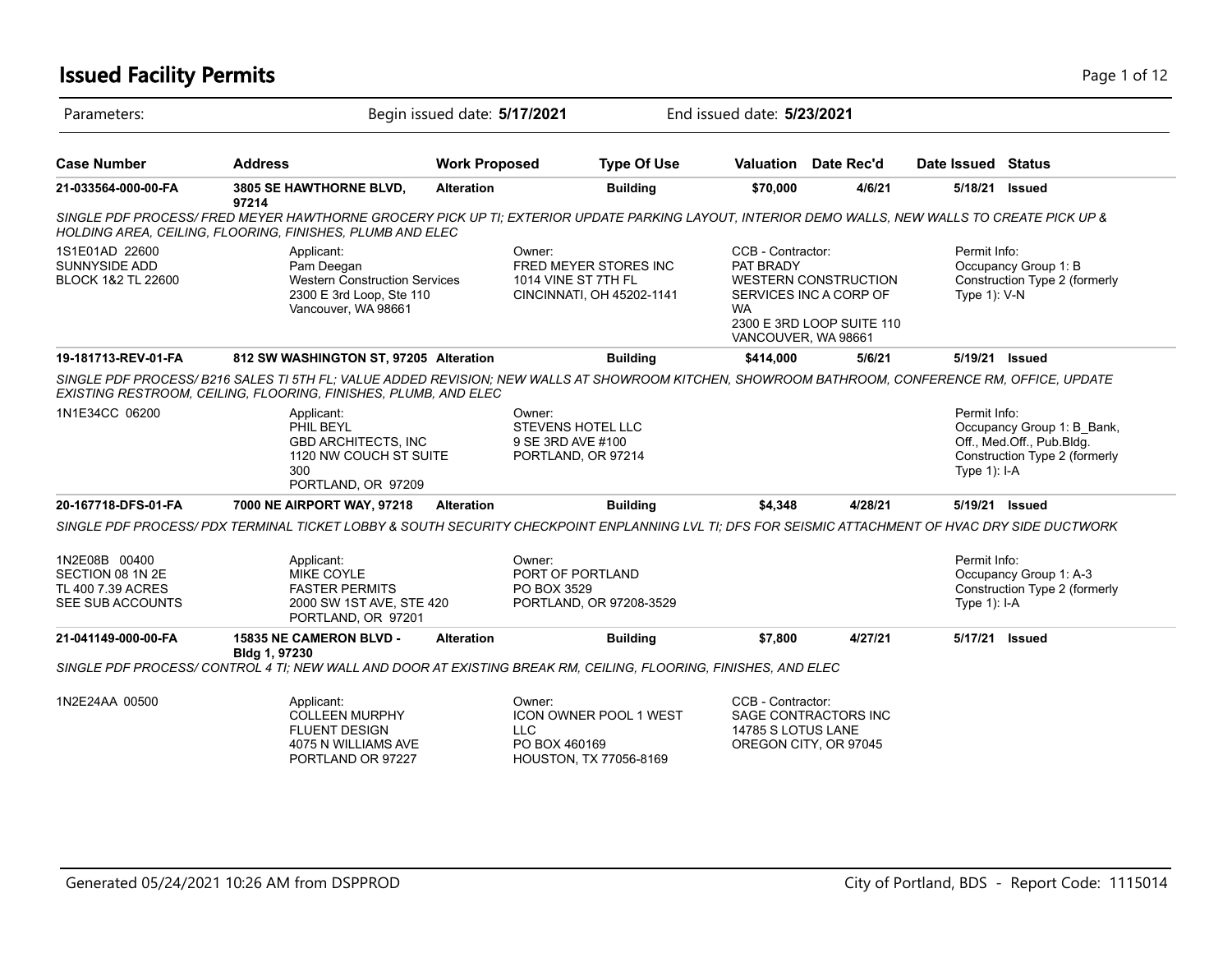## **Issued Facility Permits** Page 2 of 12

| <b>Case Number</b>                                                         | <b>Address</b>                                                                                                                                               | <b>Work Proposed</b>                                                                          | <b>Type Of Use</b>                                                                                             |                                                                                                                     | Valuation Date Rec'd          | Date Issued Status             |                                                         |  |  |
|----------------------------------------------------------------------------|--------------------------------------------------------------------------------------------------------------------------------------------------------------|-----------------------------------------------------------------------------------------------|----------------------------------------------------------------------------------------------------------------|---------------------------------------------------------------------------------------------------------------------|-------------------------------|--------------------------------|---------------------------------------------------------|--|--|
| 21-042921-000-00-FA                                                        | 10000 SE MAIN ST, 97216                                                                                                                                      | <b>Alteration</b>                                                                             | <b>Building</b>                                                                                                | \$519,550                                                                                                           | 5/3/21                        | 5/21/21                        | <b>Issued</b>                                           |  |  |
| <b>ELEC</b>                                                                | F21/ ADVENTIST GI CLINIC SUITE 112 1ST FLR TI; DEMO WALLS, RELOCATE BATHRM, REMODEL EXAM RMS, OFFICES, MA STATION RM, CEILING, FLOORING, FINISHES, PLUMB AND |                                                                                               |                                                                                                                |                                                                                                                     |                               |                                |                                                         |  |  |
| 1S2E04A 02400<br><b>EVERGLADE</b><br>LOT 6 TL 2400                         | Applicant:<br><b>ALIA BIRR</b><br>ANDERSON DABROWSKI<br><b>ARCHITECTS</b><br>7650 SW BEVELAND ST STE<br>120<br>PORTLAND, OR 97223                            | Owner:<br>PORTLAND ADVENTIST<br><b>MEDICAL CENTER</b><br>PO BOX 619135<br>ROSEVILLE, CA 95661 |                                                                                                                | CCB - Contractor:<br><b>VIKING ENGINEERING AND</b><br><b>CONSTRUCTION LLC</b><br>PO BOX 33532<br>PORTLAND, OR 97292 |                               | Permit Info:<br>Type $1$ : I-A | Occupancy Group 1: I-2<br>Construction Type 2 (formerly |  |  |
| 20-194198-DFS-01-FA                                                        | 7000 NE AIRPORT WAY, 97218                                                                                                                                   | <b>Alteration</b>                                                                             | <b>Building</b>                                                                                                | \$6,500                                                                                                             | 5/12/21                       | 5/19/21 Issued                 |                                                         |  |  |
| <b>EQUIPMENT</b>                                                           | SINGLE PDF PROCESS/PDX TERMINAL 6 TENANT RELOCATES (GROUP 2) ALL CONCOURSES DEPLANNING & ENPLANNING LEVELS; DFS SEISMIC RESTRAINTS FOR HVAC PIPING &         |                                                                                               |                                                                                                                |                                                                                                                     |                               |                                |                                                         |  |  |
| 1N2E08B 00400<br>SECTION 08 1N 2E<br>TL 400 7.39 ACRES<br>SEE SUB ACCOUNTS | Applicant:<br><b>AUSTIN CHEADLE</b><br><b>FASTER PERMITS</b><br>2000 SW 1ST AVE SUITE 420<br>PORTLAND, OR 97201                                              |                                                                                               | Owner:<br>PORT OF PORTLAND<br>PO BOX 3529<br>PORTLAND, OR 97208-3529                                           |                                                                                                                     |                               | Permit Info:<br>Type $1$ : I-A | Occupancy Group 1: A-3<br>Construction Type 2 (formerly |  |  |
| 21-042972-000-00-FA                                                        | 10000 SE MAIN ST, 97216                                                                                                                                      | <b>Alteration</b>                                                                             | <b>Building</b>                                                                                                | \$310,350                                                                                                           | 5/3/21                        | 5/21/21 Issued                 |                                                         |  |  |
| CEILING, FLOORING, FINISHES, PLUMB AND ELEC                                | F23/ADVENTIST POB 1 MULTI SPECIALTY SURGERY CLINIC STE 316 3RD FLR TI; MINOR DEMO, REMODEL EXAM RMS, TREATMENT RM, BATHRM, CLEAN SUPPLY RM, MA STATION,      |                                                                                               |                                                                                                                |                                                                                                                     |                               |                                |                                                         |  |  |
| 1S2E04A 02400<br><b>EVERGLADE</b><br>LOT 6 TL 2400                         | Applicant:<br><b>ALIA BIRR</b><br>ANDERSON DABROWSKI<br><b>ARCHITECTS</b><br>7650 SW BEVELAND ST STE<br>120<br>PORTLAND, OR 97223                            |                                                                                               | Owner:<br>PORTLAND ADVENTIST<br><b>MEDICAL CENTER</b><br>PO BOX 619135<br>ROSEVILLE, CA 95661                  | CCB - Contractor:<br><b>CONSTRUCTION LLC</b><br>PO BOX 33532<br>PORTLAND, OR 97292                                  | <b>VIKING ENGINEERING AND</b> | Permit Info:<br>Type 1): I-A   | Occupancy Group 1: I-2<br>Construction Type 2 (formerly |  |  |
| 20-223348-DFS-02-FA                                                        | 500 NE MULTNOMAH ST, 97232 Alteration                                                                                                                        |                                                                                               | <b>Building</b>                                                                                                | \$5,600                                                                                                             | 4/21/21                       | 5/20/21                        | <b>Issued</b>                                           |  |  |
|                                                                            | SINGLE PDF PROCESS/KAISER WASTE LINE RELOCATION BSMNT TI: DFS FOR SEISMIC BRACING OF PLUMBING PIPES                                                          |                                                                                               |                                                                                                                |                                                                                                                     |                               |                                |                                                         |  |  |
| 1N1E35BB 02400<br><b>HOLLADAYS ADD</b><br>BLOCK 73&80 TL 2400              | Applicant:<br><b>CALEB MITCHELL</b><br><b>FORTIS CONSTRUCTION</b><br>1705 SW TAYLOR SUITE 200<br>PORTLAND, OR 97213                                          |                                                                                               | Owner:<br><b>KAISER FOUNDATION</b><br><b>HEALTH PLAN OF THE</b><br><b>NORTHWEST</b><br>500 NE MULTNOMAH ST STE |                                                                                                                     |                               |                                |                                                         |  |  |

500 NE MULTNOMAH ST STE 100 PORTLAND, OR 97232-2031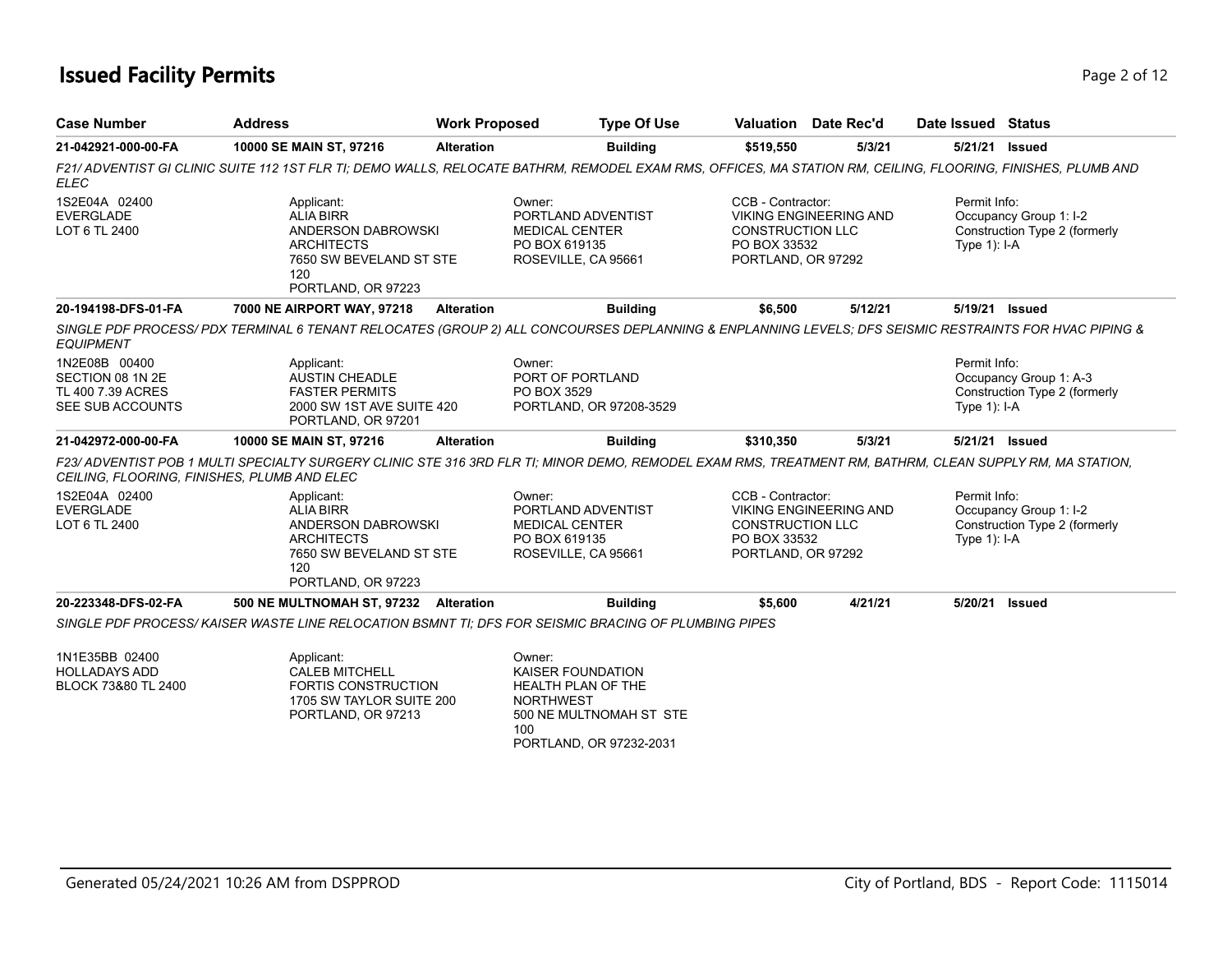## **Issued Facility Permits** Page 1 of 12

| <b>Case Number</b>                                                                           | <b>Address</b>                                                                                                                                                                                                                                 | <b>Work Proposed</b> | <b>Type Of Use</b>                                                                                                      |                                                                                                  | <b>Valuation</b> Date Rec'd | Date Issued Status               |                                                       |
|----------------------------------------------------------------------------------------------|------------------------------------------------------------------------------------------------------------------------------------------------------------------------------------------------------------------------------------------------|----------------------|-------------------------------------------------------------------------------------------------------------------------|--------------------------------------------------------------------------------------------------|-----------------------------|----------------------------------|-------------------------------------------------------|
| 21-047420-000-00-FA                                                                          | 350 SW JEFFERSON ST, 97201                                                                                                                                                                                                                     | <b>Alteration</b>    | <b>Building</b>                                                                                                         | \$15,000                                                                                         | 5/14/21                     | 5/19/21                          | <b>Issued</b>                                         |
|                                                                                              | SINGLE PDF PROCESS/WELLS FARGO ELEVATOR RM, 601 TI; INSTALL 90 MINUTE FIRE RATED DOOR, CEILING, FINISHES, AND ELEC                                                                                                                             |                      |                                                                                                                         |                                                                                                  |                             |                                  |                                                       |
| 1S1E03BC 01600                                                                               | Applicant:<br><b>BRANDON HANSEN</b><br><b>WEST OF WEST</b><br>110 SE MAIN ST #300<br>PORTLAND, OR 97214                                                                                                                                        |                      | Owner:<br>SOF-XI WFP OWNER LLC<br>591 W PUTNAM AVE<br>GREENWICH, CT 06830                                               | CCB - Contractor:<br><b>COMMERCIAL</b><br>CONTRACTORS INC<br>RIDGEFIELD, WA 98642                | 5573 SOUTH FIRST CIRCLE     |                                  |                                                       |
| 21-045252-000-00-FA                                                                          | 1500 SW 1ST AVE, 97201                                                                                                                                                                                                                         | <b>Alteration</b>    | <b>Building</b>                                                                                                         | \$45,000                                                                                         | 5/7/21                      | 5/19/21 Issued                   |                                                       |
| FLOORING, FINISHES, PLUMB, AND ELEC                                                          | SINGLE PDF PROCESS/ENGRAV, SRE 1150 TI; NEW TENANT - DEMO WALLS, NEW WALLS FOR OFFICES, CONFERENCE RM, RECEPTION AND UPGRADE TO EXISTING BREAK RM,                                                                                             |                      |                                                                                                                         |                                                                                                  |                             |                                  |                                                       |
| 1S1E03CA 00600<br><b>PORTLAND</b><br><b>BLOCK 116 TL 600</b>                                 | Applicant:<br><b>HEIDI PAYNE</b><br><b>BAINBRIDGE DESIGN</b><br>1000 SW BROADWAY STE<br>1700<br>PORTLAND, OR 97205                                                                                                                             |                      | Owner:<br><b>URBAN OFFICE &amp; PARKING</b><br><b>FACILITIES</b><br>111 SW COLUMBIA ST #1380<br>PORTLAND, OR 97201-5845 | CCB - Contractor:<br><b>MIKE BROWN</b><br><b>INC</b><br>20915 SW 105TH AVE<br>TUALATIN, OR 97062 | RUSSELL CONSTRUCTION        | Permit Info:<br>Type $1$ ): I-A  | Occupancy Group 1: B<br>Construction Type 2 (formerly |
| 21-044354-000-00-FA                                                                          | 133 SW 2ND AVE, 97204                                                                                                                                                                                                                          | <b>Alteration</b>    | <b>Building</b>                                                                                                         | \$95,000                                                                                         | 5/5/21                      | 5/19/21 Issued                   |                                                       |
|                                                                                              | SINGLE PDF PROCESS/LANDLORD WK FOR FUTURE TENANT, STE 100 TI; DEMO WALLS, STAIRS AND PART OF EXISTING MEZZANINE, RECONFIGURE EXISTING RESTROOM,<br>CEILING, FLOORING, FINISHES, PLUMB, AND ELEC - FUTURE PERMIT FOR NEW TENANT MAY BE REQUIRED |                      |                                                                                                                         |                                                                                                  |                             |                                  |                                                       |
| 1N1E34CD 02200<br><b>PORTLAND</b><br>BLOCK 31<br>LOT 3&4                                     | Applicant:<br><b>STEVEN EHLBECK</b><br><b>SERA ARCHITECTS</b><br>338 NW 5TH AVE<br>PORTLAND OR 97209                                                                                                                                           |                      | Owner:<br>PT POPE PROPERTIES LLC<br>1717 SW ELM ST<br>PORTLAND, OR 97201-2326                                           | CCB - Contractor:<br>2019 NW WILSON ST<br>PORTLAND, OR 97209                                     | R & H CONSTRUCTION CO       |                                  |                                                       |
| 21-045284-000-00-FA                                                                          | 850 SE 3RD AVE, 97214                                                                                                                                                                                                                          | <b>Alteration</b>    | <b>Building</b>                                                                                                         | \$10,000                                                                                         | 5/7/21                      | 5/19/21                          | <b>Issued</b>                                         |
|                                                                                              | SINGLE PDF PROCESS/ FIN BUILDERS CO STE 402 TI; DEMO DOOR, NEW WALLS TO CREATE OFFICE, PHONE RM, CONFERENCE RM, AND ELEC                                                                                                                       |                      |                                                                                                                         |                                                                                                  |                             |                                  |                                                       |
| 1S1E03AA 04600<br><b>EAST PORTLAND</b><br>BLOCK 85<br>LOT 1 EXC PT IN ST<br>LOT <sub>2</sub> | Applicant:<br><b>BEN CARR</b><br>ALL HANDS ARCHITECTURE<br>LLC.<br>3860 N MELROSE DR<br>PORTLAND OR 97227<br><b>USA</b>                                                                                                                        |                      | Owner:<br>SE 3RD TREE FARM LLC<br>2500 NE SANDY BLVD #C<br>PORTLAND, OR 97232                                           | CCB - Contractor:<br><b>FIN BUILDERS CO</b><br>PORTLAND, OR 97214                                | 850 SE 3RD AVE SUITE 402    |                                  |                                                       |
| 20-221219-REV-01-FA                                                                          | 12000 SW 49TH AVE, 97219                                                                                                                                                                                                                       | <b>Alteration</b>    | <b>Building</b>                                                                                                         | \$6,000                                                                                          | 5/17/21                     | 5/18/21                          | <b>Issued</b>                                         |
|                                                                                              | SINGLE PDF PROCESS/ PCC SYLVANIA SCIENCE TECH BLDG 2ND FLR TI: REVISION TO CONTROLLED RECEPTACLES FOR ENERGY CODE EXCEPTION                                                                                                                    |                      |                                                                                                                         |                                                                                                  |                             |                                  |                                                       |
| 1S1E31D 00200                                                                                | Applicant:<br><b>TODD SPANGLER</b><br><b>HACKER ARCHITECTS</b><br>555 SE MLK JR BLVD STE<br>501<br>PORTLAND OR 97214                                                                                                                           |                      | Owner:<br>PORTLAND COMMUNITY<br><b>COLLEGE DISTRICT</b><br>PO BOX 19000<br>PORTLAND, OR 97280-0990                      |                                                                                                  |                             | Permit Info:<br>Type $1$ ): II-B | Occupancy Group 1: B<br>Construction Type 2 (formerly |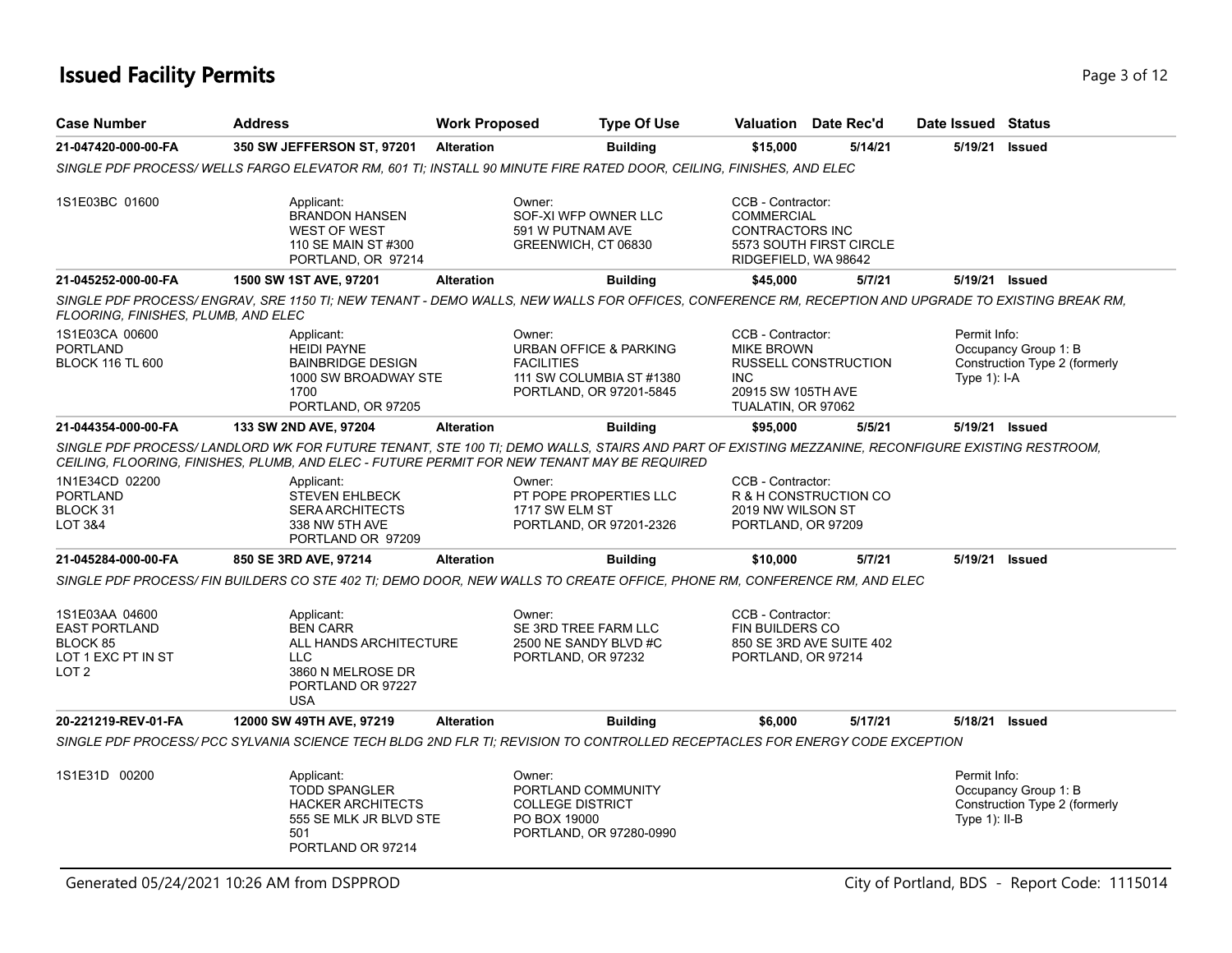## **Issued Facility Permits** Page 4 of 12

| <b>Case Number</b>                                                                              | <b>Address</b>                                                                                                                                        | <b>Work Proposed</b> |                                                                                                                         | <b>Type Of Use</b> |                                                                                       | <b>Valuation</b> Date Rec'd                      | Date Issued Status             |                                                                                          |
|-------------------------------------------------------------------------------------------------|-------------------------------------------------------------------------------------------------------------------------------------------------------|----------------------|-------------------------------------------------------------------------------------------------------------------------|--------------------|---------------------------------------------------------------------------------------|--------------------------------------------------|--------------------------------|------------------------------------------------------------------------------------------|
| 21-035317-000-00-FA                                                                             | 14015 NE AIRPORT WAY, 97230                                                                                                                           | <b>Alteration</b>    |                                                                                                                         | <b>Building</b>    | \$90,263                                                                              | 4/9/21                                           | 5/19/21                        | <b>Under Inspection</b>                                                                  |
| <b>FUTURE PERMIT FOR NEW TENANT MAY BE REQUIRED</b>                                             | SINGLE PDF PROCESS/LANDLORD WORK SPACE 14015; DEMO WALLS, NEW WALLS TO CREATE OPEN OFFICE, RESTROOM, CEILING, FLOORING, FINISHES, ELEC, AND PLUMB -   |                      |                                                                                                                         |                    |                                                                                       |                                                  |                                |                                                                                          |
|                                                                                                 | Applicant:<br><b>RYAN WESTON</b><br><b>GROUP MACKENZIE</b><br>1515 SE WATER AVE STE<br>100<br>PORTLAND, OR 97214                                      |                      | Owner:<br>PROLOGIS TLF LLC<br>851 SW 6TH AVE #1200<br>PORTLAND, OR 97204                                                |                    | CCB - Contractor:<br><b>LLC</b><br>PO BOX 1057                                        | VANOSDEL CONSTRUCTION<br>BATTLE GROUND, WA 98604 | Permit Info:<br>Type 1): III-B | Occupancy Group 1: B Bank,<br>Off., Med.Off., Pub.Bldg.<br>Construction Type 2 (formerly |
| 21-047897-000-00-FA                                                                             | 3181 SW SAM JACKSON PARK Alteration<br><b>RD - Bldg OHS, 97201</b>                                                                                    |                      |                                                                                                                         | <b>Electrical</b>  | \$0                                                                                   | 5/17/21                                          | 5/17/21 Issued                 |                                                                                          |
|                                                                                                 | power-Provide new LED Lighting & Battery Inverters to OR #2, 3, 4 & 9 / Provide new LIM Panels, upgrade room branch circuits thru out per drawings.   |                      |                                                                                                                         |                    |                                                                                       |                                                  |                                |                                                                                          |
| 1S1E09 00200                                                                                    | Applicant:<br>DYNALECTRIC COMPANY<br>2225 NW 20th Ave.<br>PORTLAND OR 97209                                                                           |                      | Owner:<br>OREGON STATE BOARD OF<br><b>HIGHER EDUCATION</b><br>3181 SW SAM JACKSON<br>PARK RD<br>PORTLAND, OR 97239-3011 |                    | CCB - Contractor:<br><b>CELINE WILLIAMS</b><br>2225 NW 20TH AVE<br>PORTLAND, OR 97209 | DYNALECTRIC COMPANY                              | Permit Info:<br>Type $1$ : I-A | Occupancy Group 1: I-2<br>Construction Type 2 (formerly                                  |
| 21-047977-000-00-FA                                                                             | 210 SE MADISON ST, 97214                                                                                                                              | <b>Alteration</b>    |                                                                                                                         | <b>Electrical</b>  | \$0                                                                                   | 5/17/21                                          | 5/19/21 Issued                 |                                                                                          |
|                                                                                                 | DOWER-BERKELEY CATERING KITCHEN, STE 020 TI; FIRST TIME TENANT - NEW WALLS TO CREATE COMMERCIAL KITCHEN, CEILING, FLOORING, FINISHES, PLUMB, AND ELEC |                      |                                                                                                                         |                    |                                                                                       |                                                  |                                |                                                                                          |
| 1S1E03AD 06200<br><b>EAST PORTLAND</b><br>BLOCK 52<br>LOT 1-3<br>LOT 4 EXC PT IN ST, LOT<br>7&8 |                                                                                                                                                       |                      | Owner:<br>210 SE MADISON OZ LLC<br>210 SE MADISON ST #19<br>PORTLAND, OR 97214-4192                                     |                    |                                                                                       |                                                  |                                |                                                                                          |
| 21-027171-000-00-FA                                                                             | 12775 NE MARX ST, 97230                                                                                                                               | <b>Alteration</b>    |                                                                                                                         | <b>Electrical</b>  | \$0                                                                                   | 3/19/21                                          | 5/19/21                        | Issued                                                                                   |
|                                                                                                 | power- BLDG 14 TRANSCOLD DISTRIBUTION (USA) INC TI; NEW DEMISING WALL, ELEC, CEILING, FLOORING, FINISHES                                              |                      |                                                                                                                         |                    |                                                                                       |                                                  |                                |                                                                                          |
| 1N2E23BB 01000                                                                                  | Applicant:<br>JOHANSEN ELECTRIC INC<br>16869 65TH AVE PMB 311<br>LAKE OSWEGO OR 97035-<br>7865                                                        |                      | Owner:<br>PACIFIC REALTY<br><b>ASSOCIATES LP</b><br>15350 SW SEQUOIA PKWY<br>#300<br>TIGARD, OR 97224-7175              |                    | CCB - Contractor:<br>16869 SW 65TH AVE 311                                            | JOHANSEN ELECTRIC INC<br>LAKE OSWEGO, OR 97035   |                                |                                                                                          |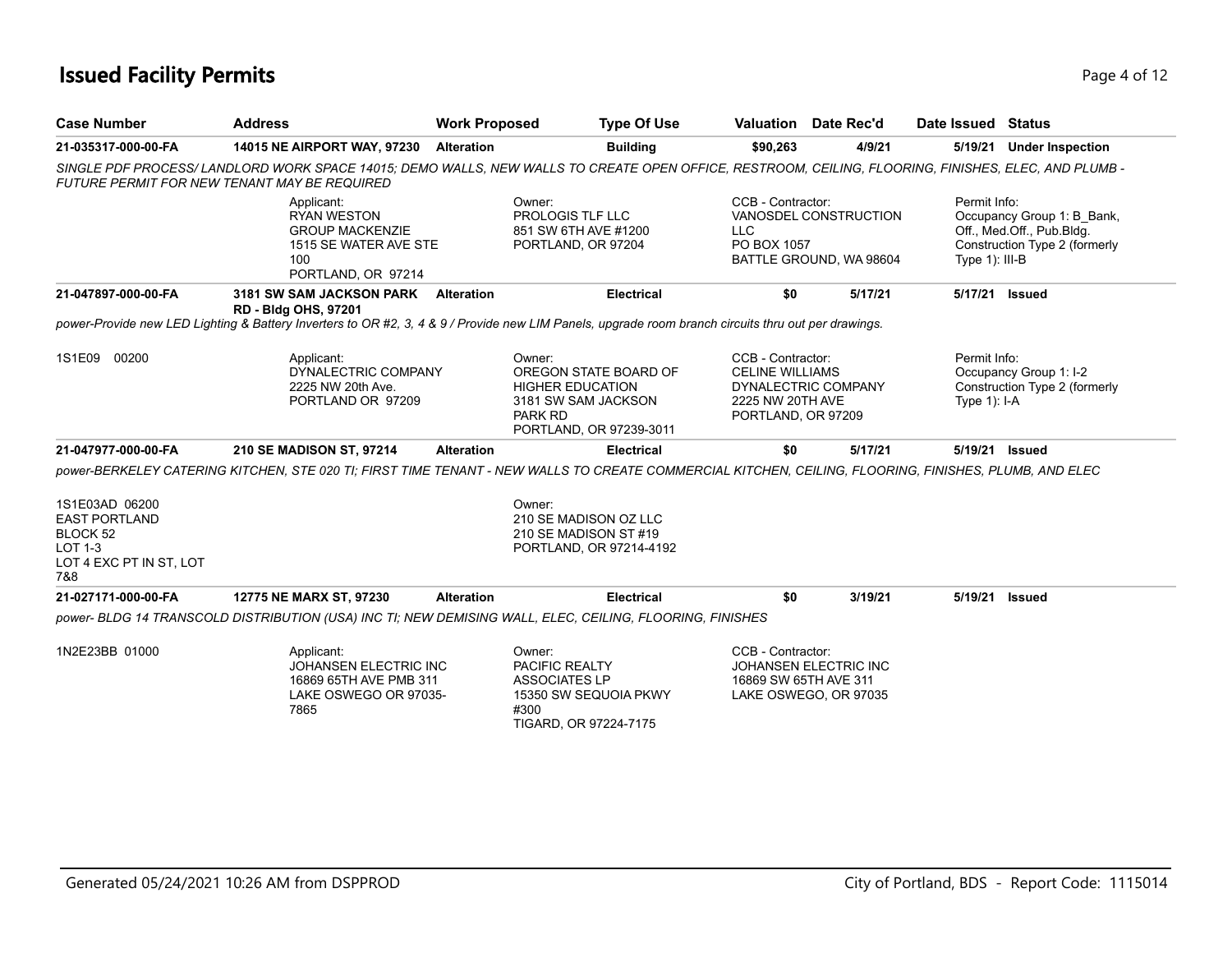## **Issued Facility Permits** Page 1 2 and 2 and 2 and 2 and 2 and 2 and 2 and 2 and 2 and 2 and 2 and 2 and 2 and 2 and 2 and 2 and 2 and 2 and 2 and 2 and 2 and 2 and 2 and 2 and 2 and 2 and 2 and 2 and 2 and 2 and 2 and 2 a

| <b>Case Number</b>                                                                                   | <b>Address</b>                                                                                                        | <b>Work Proposed</b> | <b>Type Of Use</b>                                                                                                                | Valuation                                                                                                                 | Date Rec'd | Date Issued Status                                                                                                                                      |
|------------------------------------------------------------------------------------------------------|-----------------------------------------------------------------------------------------------------------------------|----------------------|-----------------------------------------------------------------------------------------------------------------------------------|---------------------------------------------------------------------------------------------------------------------------|------------|---------------------------------------------------------------------------------------------------------------------------------------------------------|
| 21-047983-000-00-FA                                                                                  | 3250 SW SAM JACKSON PARK<br><b>RD - Unit HRC, 97201</b><br>hvac controls-OHSU (HRC) HVAC 3th floor lab DDC conversion | <b>Alteration</b>    | <b>Electrical</b>                                                                                                                 | \$0                                                                                                                       | 5/17/21    | 5/17/21<br><b>Issued</b>                                                                                                                                |
|                                                                                                      |                                                                                                                       |                      |                                                                                                                                   |                                                                                                                           |            |                                                                                                                                                         |
| 1S1E09 00200                                                                                         | Applicant:<br>SIEMENS INDUSTRY INC<br>15201 NW Greenbriar Prkwy<br>Suite A<br>Beaverton, OR 97006                     |                      | Owner:<br>OREGON STATE BOARD OF<br><b>HIGHER EDUCATION</b><br>3181 SW SAM JACKSON<br>PARK RD<br>PORTLAND, OR 97239-3011           | CCB - Contractor:<br><b>SAM CORRELL</b><br>SIEMENS INDUSTRY INC<br>1000 DEERFIELD PKWY<br>BUFFALO GROVE, IL 60089         |            | Permit Info:<br>Occupancy Group 1: 11.1<br>Construction Type 2 (formerly<br>Type $1$ : I-FR                                                             |
| 21-047845-000-00-FA                                                                                  | 555 SW OAK ST, 97204                                                                                                  | <b>Alteration</b>    | <b>Electrical</b>                                                                                                                 | \$0                                                                                                                       | 5/17/21    | 5/17/21<br><b>Issued</b>                                                                                                                                |
|                                                                                                      | power/data - Das Install-(1) 400 amp & (2) 125 amp 120/208v panels for DAS head end.                                  |                      |                                                                                                                                   |                                                                                                                           |            |                                                                                                                                                         |
| 1N1E34CD 80000<br>ONE ELEVEN TOWER<br><b>CONDOMINIUM</b><br><b>GENERAL COMMON</b><br><b>ELEMENTS</b> | Applicant:<br><b>CHRISTENSON ELECTRIC</b><br>INC.<br>17201 NE SACRAMENTO ST<br>PORTLAND OR 97230-5941                 |                      | Owner:<br><b>ASSOCIATION OF UNIT</b><br>OWNERS OF ONE ELEVEN<br><b>TOWER CONDO</b><br><b>111 SW 5TH AVE</b><br>PORTLAND, OR 97204 | CCB - Contractor:<br><b>CHRISTENSON ELECTRIC</b><br>INC.<br>17201 NE SACRAMENTO ST<br>PORTLAND, OR 97230                  |            |                                                                                                                                                         |
| 21-016968-000-00-FA                                                                                  | 7000 NE AIRPORT WAY, 97218                                                                                            | <b>Alteration</b>    | <b>Electrical</b>                                                                                                                 | \$0                                                                                                                       | 2/23/21    | 5/17/21 Issued                                                                                                                                          |
| CEILING, ELEC                                                                                        |                                                                                                                       |                      |                                                                                                                                   |                                                                                                                           |            | pwr - PDX TERMINAL 1 TENANT RELOCATE (GROUP 6) MAIN CONCOURSE C & D ENPLANNING LEVEL; 2 AREAS FOR 1 TENANT - TIMERLINE; CREATE RETAIL AREA, STORAGE RM, |
| 1N2E08B 00400<br>SECTION 08 1N 2E<br>TL 400 7.39 ACRES<br>SEE SUB ACCOUNTS                           | Applicant:<br>ONEILL CONSTRUCTION<br><b>GROUP INC</b><br>4444 SE 27TH AVE<br>PORTLAND OR 97202-3608                   |                      | Owner:<br>PORT OF PORTLAND<br>PO BOX 3529<br>PORTLAND, OR 97208-3529                                                              | CCB - Contractor:<br>maurice rahming<br>ONEILL CONSTRUCTION<br><b>GROUP INC</b><br>4444 SE 27TH AVE<br>PORTLAND, OR 97202 |            | Permit Info:<br>Occupancy Group 1: A-3<br>Construction Type 2 (formerly<br>Type $1$ : I-A                                                               |
| 21-041440-000-00-FA                                                                                  | 3161 SW PAVILION LOOP - Unit<br>MNP, 97201                                                                            | <b>Alteration</b>    | <b>Electrical</b>                                                                                                                 | \$0                                                                                                                       | 4/28/21    | 5/19/21<br>Issued                                                                                                                                       |
| CEILING, FLOORING, FINISHES, PLUMB AND ELEC                                                          |                                                                                                                       |                      |                                                                                                                                   |                                                                                                                           |            | power/fire alarm-OHSU MULTNOMAH PAVILION 3RD FLR TI; MINOR DEMO, MINOR REMODEL OFFICES, HUDDLE RMS, SHARED WORK RMS, CONFERENCE RM, BREAKRM, BATHRM,    |
| 1S1E09 00500                                                                                         | Applicant:<br><b>COCHRAN INC</b><br>7550 SW TECH CENTER DR<br><b>STE 220</b><br>TIGARD OR 97223-8061                  |                      | Owner:<br>OREGON STATE BOARD OF<br><b>HIGHER EDUCATION</b><br>3181 SW SAM JACKSON<br><b>PARK RD</b><br>PORTLAND, OR 97239-3011    | CCB - Contractor:<br><b>COCHRAN INC</b><br>PO BOX 33524<br>SEATTLE, WA 98133-0524                                         |            |                                                                                                                                                         |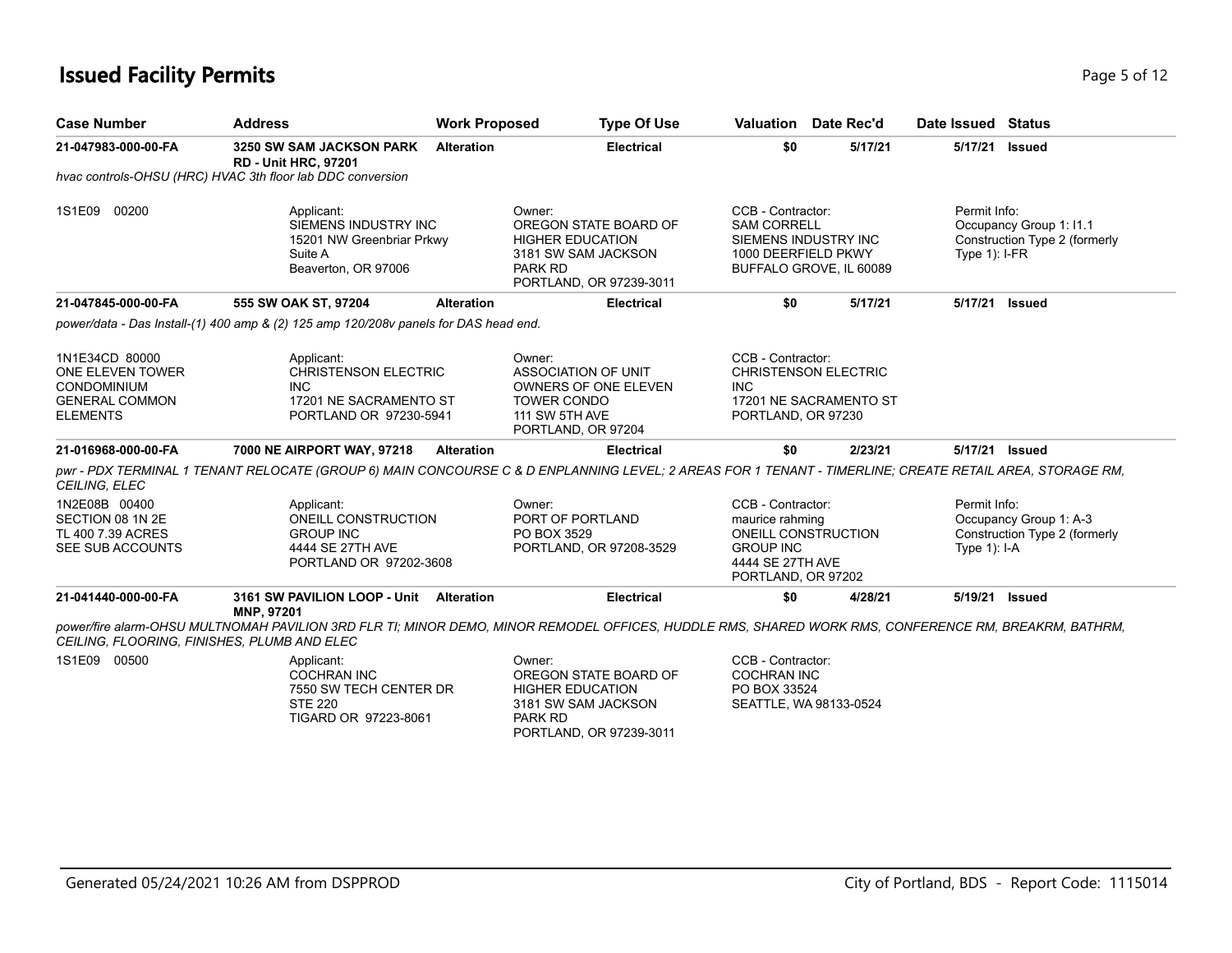## **Issued Facility Permits** Page 6 of 12

| <b>Case Number</b>                                                         | <b>Address</b>                                                                                                                                                                                                                                                                                              | <b>Work Proposed</b> | <b>Type Of Use</b>                                                                                                      |                                                                                                                                        | Valuation Date Rec'd                                  | Date Issued Status             |                                                         |
|----------------------------------------------------------------------------|-------------------------------------------------------------------------------------------------------------------------------------------------------------------------------------------------------------------------------------------------------------------------------------------------------------|----------------------|-------------------------------------------------------------------------------------------------------------------------|----------------------------------------------------------------------------------------------------------------------------------------|-------------------------------------------------------|--------------------------------|---------------------------------------------------------|
| 21-048492-000-00-FA                                                        | 621 SW MORRISON ST, 97205                                                                                                                                                                                                                                                                                   | <b>Alteration</b>    | <b>Electrical</b>                                                                                                       | \$0                                                                                                                                    | 5/18/21                                               | 5/18/21 Issued                 |                                                         |
|                                                                            | Fire Alarm - Main Electric Room Smoke Detectors PR# 18-274866-FC LME Panel                                                                                                                                                                                                                                  |                      |                                                                                                                         |                                                                                                                                        |                                                       |                                |                                                         |
| 1S1E03BB 01800                                                             | Applicant:<br><b>CHRISTENSON ELECTRIC</b><br><b>INC</b><br>17201 NE SACRAMENTO ST<br>PORTLAND OR 97230-5941                                                                                                                                                                                                 |                      | Owner:<br>LVA4 PORTLAND ABB LLC<br>712 MAIN ST STE 2500<br><b>HOUSTON, TX 77002-3243</b>                                |                                                                                                                                        |                                                       |                                |                                                         |
| 21-049184-000-00-FA                                                        | 1300 SW 5TH AVE, 97201                                                                                                                                                                                                                                                                                      | <b>Alteration</b>    | <b>Electrical</b>                                                                                                       | \$0                                                                                                                                    | 5/20/21                                               | 5/20/21 Issued                 |                                                         |
|                                                                            | Data/voice/security -PIPER SANDLER STE 3650 36TH FLR TI                                                                                                                                                                                                                                                     |                      |                                                                                                                         |                                                                                                                                        |                                                       |                                |                                                         |
| 1S1E03BC 01800<br><b>PORTLAND</b><br><b>BLOCK 148 TL 1800</b>              | Applicant:<br><b>CHRISTENSON ELECTRIC</b><br><b>INC</b><br>17201 NE SACRAMENTO ST<br>PORTLAND OR 97230-5941                                                                                                                                                                                                 |                      | Owner:<br>SOF-XI WFP OWNER LLC<br>591 W PUTNAM AVE<br>GREENWICH, CT 06830                                               | CCB - Contractor:<br><b>INC</b><br>PORTLAND, OR 97230                                                                                  | <b>CHRISTENSON ELECTRIC</b><br>17201 NE SACRAMENTO ST |                                |                                                         |
| 21-047871-000-00-FA                                                        | 700 SW CAMPUS DR - Unit DCH, Alteration                                                                                                                                                                                                                                                                     |                      | <b>Electrical</b>                                                                                                       | \$0                                                                                                                                    | 5/17/21                                               | 5/17/21 Final                  |                                                         |
|                                                                            | 97201<br>OHSU (DCH) Relocated (3) branch conduits blocking FSD Access Door. Corridor outside pre-op and post-op                                                                                                                                                                                             |                      |                                                                                                                         |                                                                                                                                        |                                                       |                                |                                                         |
| 1S1E09 00200                                                               | Applicant:<br>DYNALECTRIC COMPANY<br>2225 NW 20th Ave.<br>PORTLAND OR 97209                                                                                                                                                                                                                                 |                      | Owner:<br>OREGON STATE BOARD OF<br><b>HIGHER EDUCATION</b><br>3181 SW SAM JACKSON<br>PARK RD<br>PORTLAND, OR 97239-3011 | CCB - Contractor:<br><b>CELINE WILLIAMS</b><br>2225 NW 20TH AVE<br>PORTLAND, OR 97209                                                  | DYNALECTRIC COMPANY                                   | Permit Info:<br>Type $1$ : I-A | Occupancy Group 1: I-2<br>Construction Type 2 (formerly |
| 21-048772-000-00-FA                                                        | 12000 SW 49TH AVE, 97219                                                                                                                                                                                                                                                                                    | <b>Alteration</b>    | <b>Electrical</b>                                                                                                       | \$0                                                                                                                                    | 5/19/21                                               |                                | 5/19/21 Under Inspection                                |
| CONFERENCE RM, XRAY RM, CEILING, ELEC                                      | hvac controisPCC HEALTH TECH BLDG MEDICAL IMAGING TI LVL 0; CREATE CLASSRM/LABS, OFFICE, STORAGE RMS, MECHANICAL RM, BATHRMS, STUDENT LOUNGE, LOCKER AREA,                                                                                                                                                  |                      |                                                                                                                         |                                                                                                                                        |                                                       |                                |                                                         |
| 1S1E31D 00200                                                              | Applicant:<br>CONTROL TECHS NW LLC                                                                                                                                                                                                                                                                          |                      | Owner:<br>PORTLAND COMMUNITY<br><b>COLLEGE DISTRICT</b><br>PO BOX 19000<br>PORTLAND, OR 97280-0990                      | CCB - Contractor:<br>15045 SE 94TH AVE<br>CLACKAMAS, OR 97015                                                                          | CONTROL TECHS NW LLC                                  | Permit Info:<br>Type $1$ : I-B | Occupancy Group 1: B<br>Construction Type 2 (formerly   |
| 21-048682-000-00-FA                                                        | 7000 NE AIRPORT WAY, 97218                                                                                                                                                                                                                                                                                  | <b>Alteration</b>    | <b>Electrical</b>                                                                                                       | \$0                                                                                                                                    | 5/19/21                                               | 5/19/21 Issued                 |                                                         |
|                                                                            | FF3/ PDX AIRPORT CONCOURSE C TENANT RELOCATIONS DEPLANNING LVL; MULTIPLE LOCATIONS IN CONCOURSE C.CREATE STORAGE RMS, OFFICES, BREAKRM, LOCKERS, QX<br>PARTS AREA, DESK DUTY EQUIP AREA, QX OPERATIONS RM, QX BEVERAGE RM, BATHRMS, AS MX OIL/LUBE RM, NEW EXTERIOR COIL DOORS, WINDOW, DOOR, CEILING, ELEC |                      |                                                                                                                         |                                                                                                                                        |                                                       |                                |                                                         |
| 1N2E08B 00400<br>SECTION 08 1N 2E<br>TL 400 7.39 ACRES<br>SEE SUB ACCOUNTS | Applicant:<br><b>TRACE THOMPSON</b><br><b>MORROW MEADOWS CORP</b><br>1596 SE 22nd St.<br><b>SALEM, OR 97302</b>                                                                                                                                                                                             |                      | Owner:<br>PORT OF PORTLAND<br>PO BOX 3529<br>PORTLAND, OR 97208-3529                                                    | CCB - Contractor:<br><b>TRACE THOMPSON</b><br><b>MORROW MEADOWS</b><br><b>CORPORATION</b><br>1596 22ND ST SE<br><b>SALEM, OR 97302</b> |                                                       | Permit Info:<br>Type $1$ : I-A | Occupancy Group 1: A-3<br>Construction Type 2 (formerly |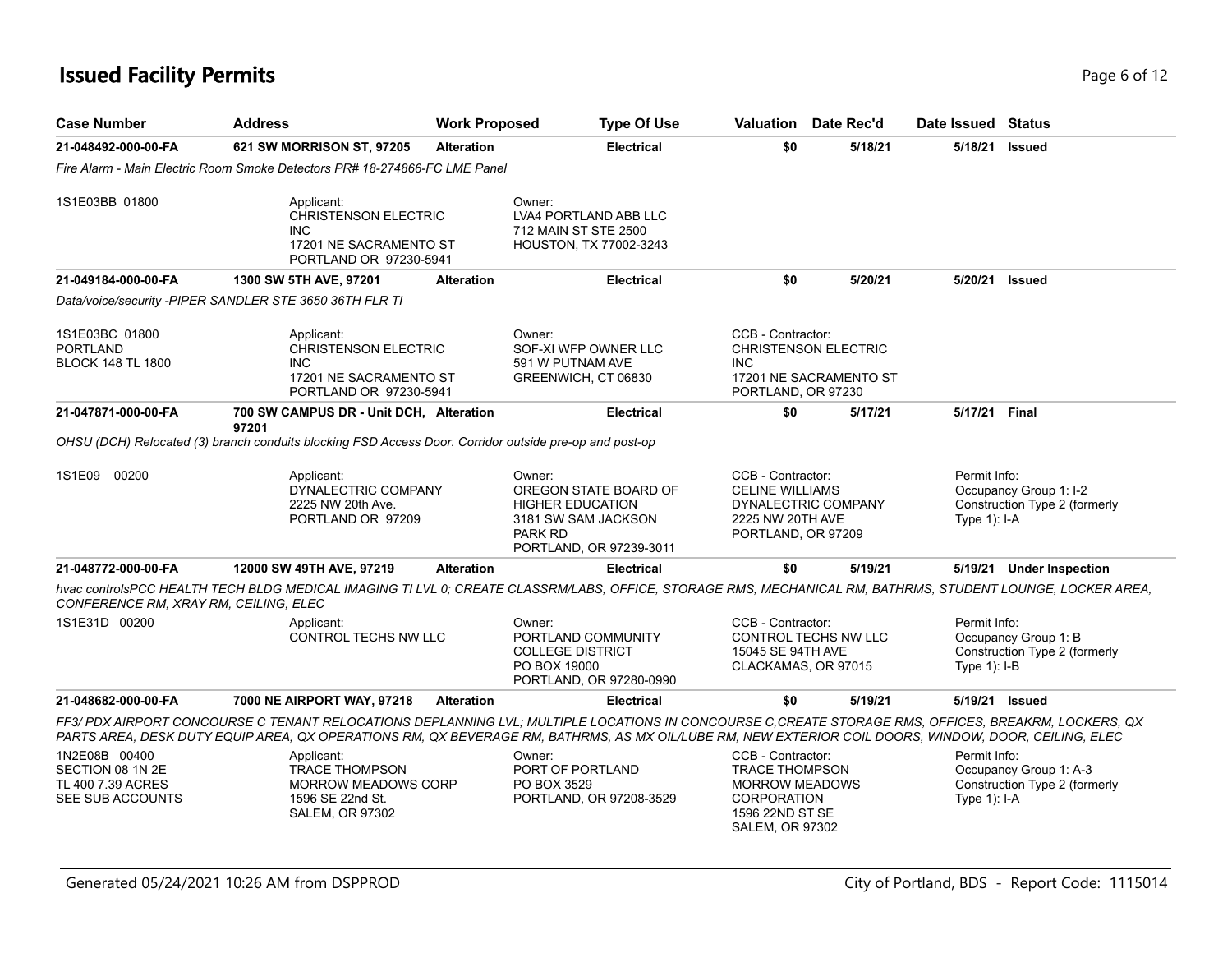## **Issued Facility Permits** Page 7 of 12

| <b>Case Number</b>                                                                                      | <b>Address</b>                                                                                                                                               | <b>Work Proposed</b> | <b>Type Of Use</b>                                                                                                             |            |                                                                 | <b>Valuation</b> Date Rec'd                                              | Date Issued Status              |                                                                                          |
|---------------------------------------------------------------------------------------------------------|--------------------------------------------------------------------------------------------------------------------------------------------------------------|----------------------|--------------------------------------------------------------------------------------------------------------------------------|------------|-----------------------------------------------------------------|--------------------------------------------------------------------------|---------------------------------|------------------------------------------------------------------------------------------|
| 21-047952-000-00-FA                                                                                     | 11540 NE INVERNESS DR.<br>97220                                                                                                                              | <b>Alteration</b>    | <b>Electrical</b>                                                                                                              |            | \$0                                                             | 5/17/21                                                                  | 5/17/21 Final                   |                                                                                          |
|                                                                                                         | ELEC - WIRING UPGRADE KITCHEN EQUIPMENT **additional scope - disconnect(s)/feeder/circuit                                                                    |                      |                                                                                                                                |            |                                                                 |                                                                          |                                 |                                                                                          |
| 1N2E15D 01600A1<br>SECTION 15 1N 2E<br><b>TL 1600</b><br>IMPS ONLY SEE R317158<br>(R942150470) FOR LAND | Applicant:<br><b>ELECTRICAL</b><br>CONSTRUCTION CO. (a dba<br>for EC COMPANY)<br>PO BOX 10286<br>PORTLAND OR 97296-0286                                      |                      | Owner:<br><b>BANK OF AMERICA OREGON</b><br>401 N DIXON ST<br>PORTLAND, OR 97227-1865                                           |            | CCB - Contractor:<br><b>EC COMPANY</b><br>PO BOX 10286          | PORTLAND, OR 97296-0286                                                  | Permit Info:<br>Type $1$ : I-FR | Occupancy Group 1: I1.1<br>Construction Type 2 (formerly                                 |
| 20-211891-000-00-FA                                                                                     | 7000 NE AIRPORT WAY, 97218                                                                                                                                   | <b>Alteration</b>    | <b>Electrical</b>                                                                                                              |            | \$0                                                             | 11/5/20                                                                  | 5/17/21 Issued                  |                                                                                          |
|                                                                                                         | pwr- PDX TERMINAL CONCOURSE C RESTRM TI: NEW WALLS TO REMODEL RESTRM, CEILING, FINISHES, ELEC                                                                |                      |                                                                                                                                |            |                                                                 |                                                                          |                                 |                                                                                          |
| 1N2E08B 00400<br>SECTION 08 1N 2E<br>TL 400 7.39 ACRES<br>SEE SUB ACCOUNTS                              | Applicant:<br><b>RJ RAMOS ENTERPRISES</b><br><b>INC</b>                                                                                                      |                      | Owner:<br>PORT OF PORTLAND<br>PO BOX 3529<br>PORTLAND, OR 97208-3529                                                           | <b>INC</b> | CCB - Contractor:                                               | <b>RJ RAMOS ENTERPRISES</b><br>8401 SE POWELL BLVD<br>PORTLAND, OR 97266 | Permit Info:<br>Type $1$ : I-A  | Occupancy Group 1: A-3<br>Construction Type 2 (formerly                                  |
| 21-048681-000-00-FA                                                                                     | 101 SW MAIN ST, 97204                                                                                                                                        | <b>Alteration</b>    | <b>Electrical</b>                                                                                                              |            | \$0                                                             | 5/19/21                                                                  |                                 | 5/20/21 Under Inspection                                                                 |
| <b>AND ELEC</b>                                                                                         | power, fire alarm - SCHRODINGER EXPANSION, STE 1400 TI; DEMO WALL, NEW WALL AND DOOR AT CORRIDOR, UPDATE DOOR LOCATIONS, CEILING, FLOORING, FINISHES, PLUMB, |                      |                                                                                                                                |            |                                                                 |                                                                          |                                 |                                                                                          |
| 1S1E03BD 00300<br><b>PORTLAND</b><br>BLOCK 11<br><b>LOT 1-4</b><br>LOT 5-8 EXC PT IN STS                | Applicant:<br>CAPITOL ELECTRIC CO INC<br>11401 NE MARX ST.<br>PORTLAND OR 97220-1041                                                                         |                      | Owner:<br>MADISON-OFC ONE MAIN<br>PLACE OR LLC<br>PO BOX 7517 BILLBOX# 17-<br>$367-1$<br><b>HICKSVILLE, NY 11802-7517</b>      |            |                                                                 |                                                                          | Permit Info:<br>Type $1$ : I-A  | Occupancy Group 1: B_Bank,<br>Off., Med.Off., Pub.Bldg.<br>Construction Type 2 (formerly |
| 21-047787-000-00-FA                                                                                     | <b>3181 SW SAM JACKSON PARK</b><br><b>RD - Bldg OHS, 97201</b>                                                                                               | <b>Alteration</b>    | <b>Electrical</b>                                                                                                              |            | \$0                                                             | 5/17/21                                                                  | 5/17/21 Final                   |                                                                                          |
| power-OHSU (OHS) 3rd fl kitchen 3 phase 20A plug                                                        |                                                                                                                                                              |                      |                                                                                                                                |            |                                                                 |                                                                          |                                 |                                                                                          |
| 1S1E09 00200                                                                                            | Applicant:<br>DYNALECTRIC COMPANY<br>2225 NW 20th Ave.<br>PORTLAND OR 97209                                                                                  |                      | Owner:<br>OREGON STATE BOARD OF<br><b>HIGHER EDUCATION</b><br>3181 SW SAM JACKSON<br><b>PARK RD</b><br>PORTLAND, OR 97239-3011 |            | CCB - Contractor:<br><b>CELINE WILLIAMS</b><br>2225 NW 20TH AVE | DYNALECTRIC COMPANY<br>PORTLAND, OR 97209                                | Permit Info:<br>Type $1$ : I-A  | Occupancy Group 1: I-2<br>Construction Type 2 (formerly                                  |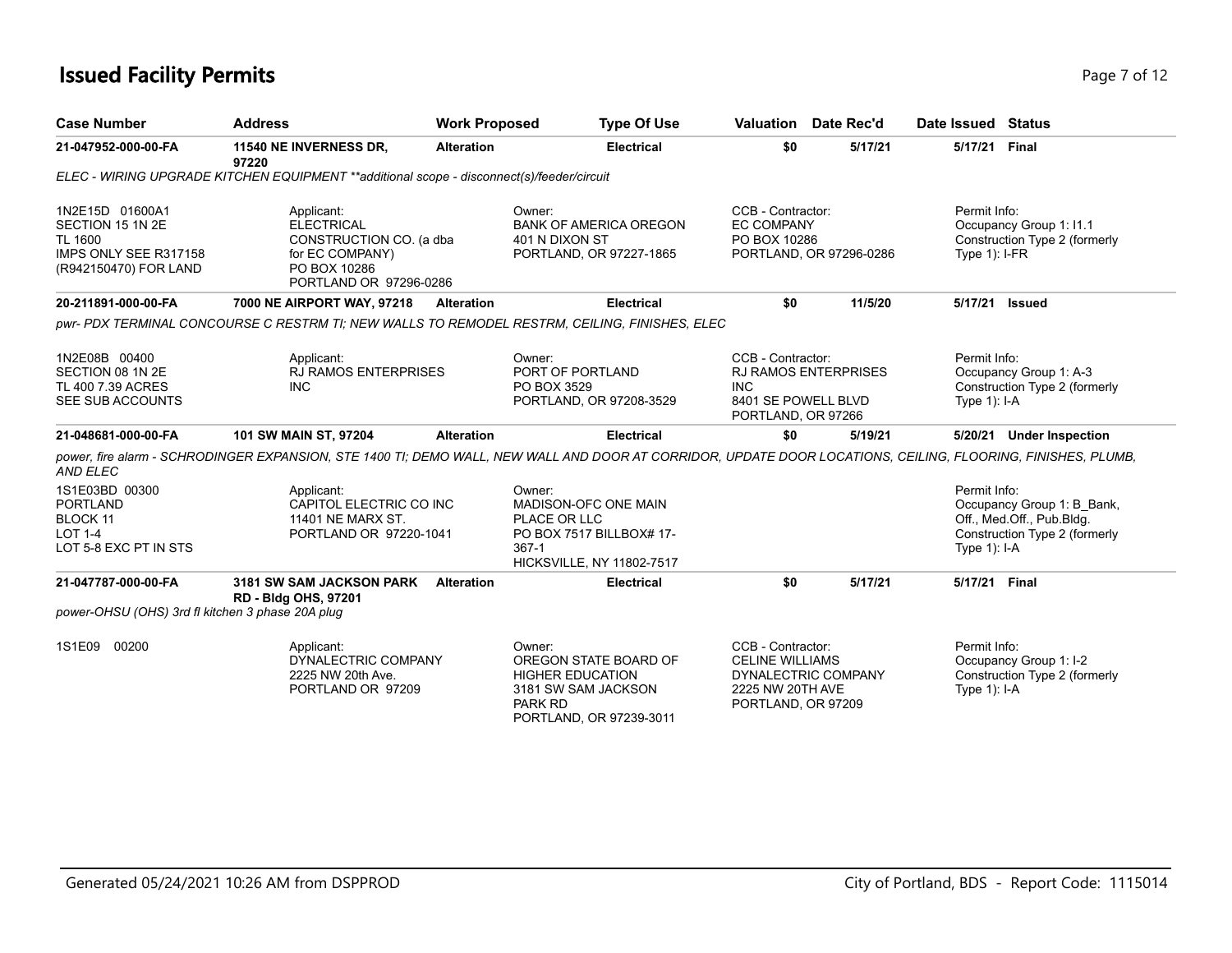## **Issued Facility Permits** Page 8 of 12

| <b>Case Number</b>                                                                 | <b>Address</b>                                                                                                                                                                            | <b>Work Proposed</b> | <b>Type Of Use</b>                                                                                                                                        |                                                                                       | Valuation Date Rec'd                                  | Date Issued Status              |                                                         |
|------------------------------------------------------------------------------------|-------------------------------------------------------------------------------------------------------------------------------------------------------------------------------------------|----------------------|-----------------------------------------------------------------------------------------------------------------------------------------------------------|---------------------------------------------------------------------------------------|-------------------------------------------------------|---------------------------------|---------------------------------------------------------|
| 21-049190-000-00-FA                                                                | 2720 SW MOODY AVE, 97201                                                                                                                                                                  | <b>Alteration</b>    | <b>Electrical</b>                                                                                                                                         | \$0                                                                                   | 5/20/21                                               | 5/20/21 Final                   |                                                         |
|                                                                                    | power-OHYSU (KCRB) 1 new 20A 208V receptacle rm 4055D                                                                                                                                     |                      |                                                                                                                                                           |                                                                                       |                                                       |                                 |                                                         |
| 1S1E10 00200                                                                       | Applicant:<br>DYNALECTRIC COMPANY<br>2225 NW 20th Ave.<br>PORTLAND OR 97209                                                                                                               |                      | Owner:<br>OREGON HEALTH &<br><b>SCIENCE UNIVERSITY</b><br>3181 SW SAM JACKSON<br><b>PARK RD</b><br>PORTLAND, OR 97239-3011                                | CCB - Contractor:<br><b>CELINE WILLIAMS</b><br>2225 NW 20TH AVE<br>PORTLAND, OR 97209 | DYNALECTRIC COMPANY                                   |                                 |                                                         |
| 21-025963-000-00-FA                                                                | 10123 SE MARKET ST, 97216                                                                                                                                                                 | <b>Alteration</b>    | <b>Electrical</b>                                                                                                                                         | \$0                                                                                   | 3/16/21                                               |                                 | 5/17/21 <b>Issued</b>                                   |
|                                                                                    |                                                                                                                                                                                           |                      | pwr - ADVENTIST HEALTH PORTLAND FLUOROSCOPY EQUIPMENT TI; RADIOGRAPHIC FLUOROSCOPIC AREA, CEILING, ELEC                                                   |                                                                                       |                                                       |                                 |                                                         |
| 1S2E04A 02300<br>EVERGLADE<br>LOT 6&7 TL 2300<br>SPLIT MAP R159228<br>(R261601510) | Applicant:<br>CHRISTENSON ELECTRIC<br><b>INC</b><br>17201 NE SACRAMENTO ST<br>PORTLAND OR 97230-5941                                                                                      |                      | Owner:<br>PORTLAND ADVENTIST<br><b>MEDICAL CENTER</b><br>PO BOX 619135<br>ROSEVILLE, CA 95661                                                             | CCB - Contractor:<br><b>INC</b><br>PORTLAND, OR 97230                                 | <b>CHRISTENSON ELECTRIC</b><br>17201 NE SACRAMENTO ST | Permit Info:<br>Type $1$ : I-A  | Occupancy Group 1: I-2<br>Construction Type 2 (formerly |
| 21-048457-000-00-FA                                                                | 8940 NE ALDERWOOD RD,<br>97220                                                                                                                                                            | <b>Alteration</b>    | <b>Electrical</b>                                                                                                                                         | \$0                                                                                   | 5/18/21                                               | 5/18/21 Issued                  |                                                         |
| 1N2E16 00201<br>SECTION 16 1N 2E<br>TL 201 0.03 ACRES                              | Building A - (8960) CCTV System Cameras and NVR PR# P0093B01/8960<br>Applicant:<br>JOHNSON CONTROLS<br>SECURITY SOLUTIONS LLC<br>6305 ROSEWOOD ST STE A<br>LAKE OSWEGO, OR 97035-<br>5388 |                      | Owner:<br>PORT OF PORTLAND<br>PO BOX 3529<br>PORTLAND, OR 97208-3529                                                                                      |                                                                                       |                                                       |                                 |                                                         |
| 21-048977-000-00-FA                                                                | 7000 N LEADBETTER RD, 97203 Alteration<br>Conveyor - branch circuits from exiting control panel - 18 from one and 20 from another - limited energy control wire                           |                      | <b>Electrical</b>                                                                                                                                         | \$0                                                                                   | 5/19/21                                               | 5/19/21 Issued                  |                                                         |
| 2N1W25A 01600<br>PARTITION PLAT 1993-131<br>LOT 1                                  | Applicant:<br>PRAIRIE ELECTRIC INC<br>6000 NE 88TH ST<br>VANCOUVER WA 98665-<br>0958                                                                                                      |                      | Owner:<br><b>COLUMBIA SPORTSWEAR</b><br><b>USA CORP</b><br>14375 NW SCIENCE PARK DR<br>PORTLAND, OR 97229                                                 |                                                                                       |                                                       | Permit Info:<br>Type $1$ ): V-B | Construction Type 2 (formerly                           |
| 21-045490-000-00-FA                                                                | 1500 SW 1ST AVE, 97201                                                                                                                                                                    | <b>Alteration</b>    | <b>Electrical</b>                                                                                                                                         | \$0                                                                                   | 5/10/21                                               |                                 | 5/19/21 Under Inspection                                |
| PLUMB, AND ELEC                                                                    |                                                                                                                                                                                           |                      | power-ENGRAV, STE 1150 TI; NEW TENANT - DEMO WALLS, NEW WALLS FOR OFFICES, CONFERENCE RM, RECEPTION AND UPGRADE TO EXISTING BREAK RM, FLOORING, FINISHES, |                                                                                       |                                                       |                                 |                                                         |
| 1S1E03CA 00600<br>PORTLAND<br><b>BLOCK 116 TL 600</b>                              | Applicant:<br><b>CHRISTENSON ELECTRIC</b><br><b>INC</b><br>17201 NE SACRAMENTO ST<br>PORTLAND OR 97230-5941                                                                               |                      | Owner:<br><b>URBAN OFFICE &amp; PARKING</b><br><b>FACILITIES</b><br>111 SW COLUMBIA ST #1380<br>PORTLAND, OR 97201-5845                                   | CCB - Contractor:<br><b>INC</b><br>PORTLAND, OR 97230                                 | <b>CHRISTENSON ELECTRIC</b><br>17201 NE SACRAMENTO ST | Permit Info:<br>Type $1$ : I-A  | Occupancy Group 1: B<br>Construction Type 2 (formerly   |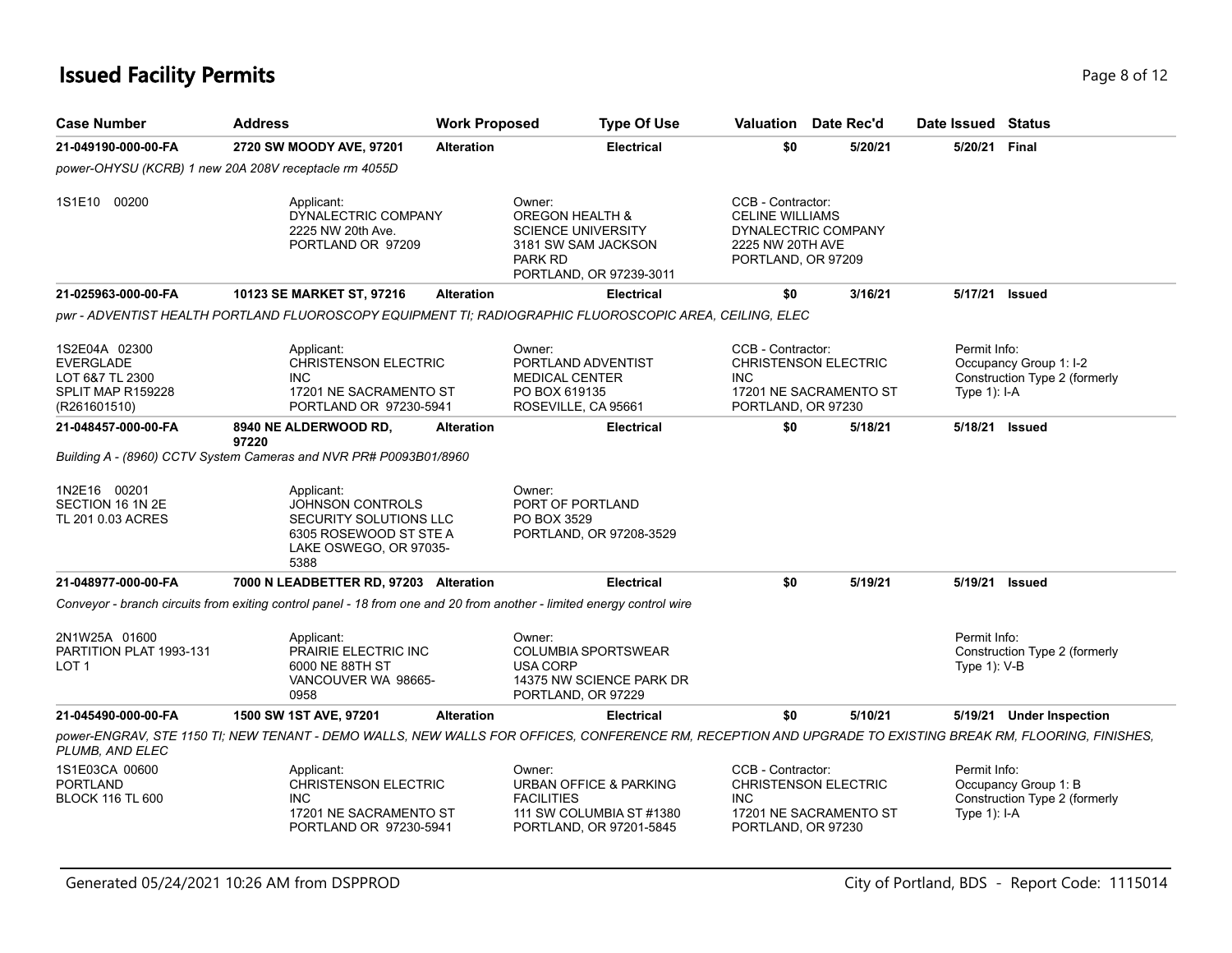## **Issued Facility Permits** Page 9 of 12

| Case Number                                                                                     | <b>Address</b>                                                                                                             | <b>Work Proposed</b> | <b>Type Of Use</b>                                                                                                                    | Valuation Date Rec'd                                                                                         |         | Date Issued Status                                                                                                                                                                                                                                                                                                   |
|-------------------------------------------------------------------------------------------------|----------------------------------------------------------------------------------------------------------------------------|----------------------|---------------------------------------------------------------------------------------------------------------------------------------|--------------------------------------------------------------------------------------------------------------|---------|----------------------------------------------------------------------------------------------------------------------------------------------------------------------------------------------------------------------------------------------------------------------------------------------------------------------|
| 21-047861-000-00-FA                                                                             | 6870 N FATHOM ST, 97217                                                                                                    | <b>Alteration</b>    | <b>Electrical</b>                                                                                                                     | \$0                                                                                                          | 5/17/21 | 5/17/21 Issued                                                                                                                                                                                                                                                                                                       |
| <b>ELEC</b>                                                                                     |                                                                                                                            |                      |                                                                                                                                       |                                                                                                              |         | power - BLDG 2 SHERWIN WILLIAMS TI; NEW TENANT - DEMO FINISHES, NEW WALLS TO CREATE OFFICE, BILLING RMS, SCHEDULING RM, OPERATIONS OFFICE, SHOWROOM, REP,<br>NEW EXTERIOR, ATTACHED, 851 SQ FT CONCRETE SLAB FOR TRASH COMPACTOR, HIGH PILE PALLET RACKING MAX HEIGHT 12 FT, CEILING, FLOORING, FINISHES, PLUMB, AND |
| 1N1E17B 00600                                                                                   | Applicant:<br><b>BRIGHT STAR ELECTRIC</b><br><b>COMPANY</b><br>3143 SW 22ND ST<br>GRESHAM, OR 97080                        |                      | Owner:<br>OCF JOSEPH E WESTON<br>PUBLIC FOUNDATION<br>2154 NE BROADWAY #200<br>PORTLAND, OR 97232-1590                                |                                                                                                              |         | Permit Info:<br>Occupancy Group 1: S-<br>1_Storage - Moderate Hazard,<br>Warehouse                                                                                                                                                                                                                                   |
| 21-049689-000-00-FA                                                                             | <b>1000 SW BROADWAY, 97205</b>                                                                                             | <b>Alteration</b>    | <b>Electrical</b>                                                                                                                     | \$0                                                                                                          | 5/21/21 | 5/21/21 Under Inspection                                                                                                                                                                                                                                                                                             |
|                                                                                                 | RECEPTION AREA, CEILING, FLOORING, FINISHES, PLUMB, AND ELEC                                                               |                      |                                                                                                                                       |                                                                                                              |         | power/UNDISCLOSED PROFESSIONAL SERVICES FIRM, STE 960 TI; NEW TENANT - DEMO WALLS, NEW WALLS TO CREATE OFFICES, CONFERENCE RMS, OPEN OFFICE, BREAK RM,                                                                                                                                                               |
| 1S1E03BB 02400<br><b>PORTLAND</b><br>BLOCK 182<br>LOT 5-8                                       | Applicant:<br>DYNALECTRIC COMPANY<br>2225 NW 20th Ave.<br>PORTLAND OR 97209                                                |                      | Owner:<br>ONE THOUSAND BROADWAY<br><b>BUILDING LP</b><br>1000 SW BROADWAY #1770<br>PORTLAND, OR 97205-3069                            | CCB - Contractor:<br><b>CELINE WILLIAMS</b><br>DYNALECTRIC COMPANY<br>2225 NW 20TH AVE<br>PORTLAND, OR 97209 |         | Permit Info:<br>Occupancy Group 1: B Bank,<br>Off., Med.Off., Pub.Bldg.<br>Construction Type 2 (formerly<br>Type $1$ : I-A                                                                                                                                                                                           |
| 21-048282-000-00-FA                                                                             | 4380 S MACADAM AVE, 97239                                                                                                  | <b>Alteration</b>    | <b>Fire Alarms</b>                                                                                                                    | \$1                                                                                                          | 5/18/21 | 5/20/21 Issued                                                                                                                                                                                                                                                                                                       |
|                                                                                                 | ALARM - INSTALL ADA SYNCHRONIZED NOTIFICATION DEVICES IN SUITE 590 PER PLANS.                                              |                      |                                                                                                                                       |                                                                                                              |         |                                                                                                                                                                                                                                                                                                                      |
| 1S1E10DC 00800<br>SECTION 10 1S 1E<br>TL 800 3.18 ACRES<br>DEFERRAL-POTENTIAL<br>ADDITIONAL TAX | Applicant:<br>SHANE TERCEK<br><b>CAPITOL ELECTRIC</b><br><b>COMPANY INC</b><br>11401 NE MARX ST.<br>PORTLAND, OR 97220     |                      | Owner:<br><b>CLARITY VENTURES RF</b><br><b>PORTLAND</b><br>666 BURRARD ST #3210<br>CANADA V6C 2X8<br><b>VANCOUVER BC</b>              |                                                                                                              |         |                                                                                                                                                                                                                                                                                                                      |
| 21-000365-000-00-FA                                                                             | 121 SW MORRISON ST, 97204                                                                                                  | <b>Alteration</b>    | <b>Fire Alarms</b>                                                                                                                    | \$1                                                                                                          | 1/4/21  | 5/18/21 Final                                                                                                                                                                                                                                                                                                        |
|                                                                                                 | ALARM - INSTALL (12) NEW CEILING SPEAKER STROBES & RELOCATE (4) WALL STROBES.                                              |                      |                                                                                                                                       |                                                                                                              |         |                                                                                                                                                                                                                                                                                                                      |
| 1S1E03BA 02700<br><b>PORTLAND</b><br>BLOCK 15<br><b>LOT 1-4</b><br>LOT 7&8 EXC W 75'            | Applicant:<br><b>CLAYTON KOLER</b><br><b>COCHRAN INC</b><br>7550 SW TECH CENTER DR.<br><b>TIGARD, OR 97223</b>             |                      | Owner:<br>TERRACE TOWER U S A -<br>PORTLAND INC<br>121 SW MORRISON ST #250<br>PORTLAND, OR 97204-3179                                 |                                                                                                              |         | Permit Info:<br>Occupancy Group 1: B_Bank,<br>Off., Med.Off., Pub.Bldg.<br>Construction Type 2 (formerly<br>Type 1): I-A                                                                                                                                                                                             |
| 21-048341-000-00-FA                                                                             | 3485 S BOND AVE, 97239                                                                                                     | <b>Alteration</b>    | <b>Fire Sprinklers</b>                                                                                                                | \$4.669                                                                                                      | 5/18/21 | 5/18/21 Issued                                                                                                                                                                                                                                                                                                       |
| Add and relocate sprinkler heads in room 6 and 7                                                |                                                                                                                            |                      |                                                                                                                                       |                                                                                                              |         |                                                                                                                                                                                                                                                                                                                      |
| 1S1E10AC 00307<br><b>WATERFRONT SOUTH</b><br>LOT <sub>7</sub>                                   | Applicant:<br><b>DEVIN GANZ</b><br><b>VIKING AUTOMATIC</b><br><b>SPRINKLER</b><br>3245 NW FRONT AVE.<br>PORTLAND, OR 97210 |                      | Owner:<br><b>OREGON HEALTH &amp;</b><br><b>SCIENCE UNIVERSITY</b><br>3181 SW SAM JACKSON<br><b>PARK RD</b><br>PORTLAND, OR 97239-3011 |                                                                                                              |         |                                                                                                                                                                                                                                                                                                                      |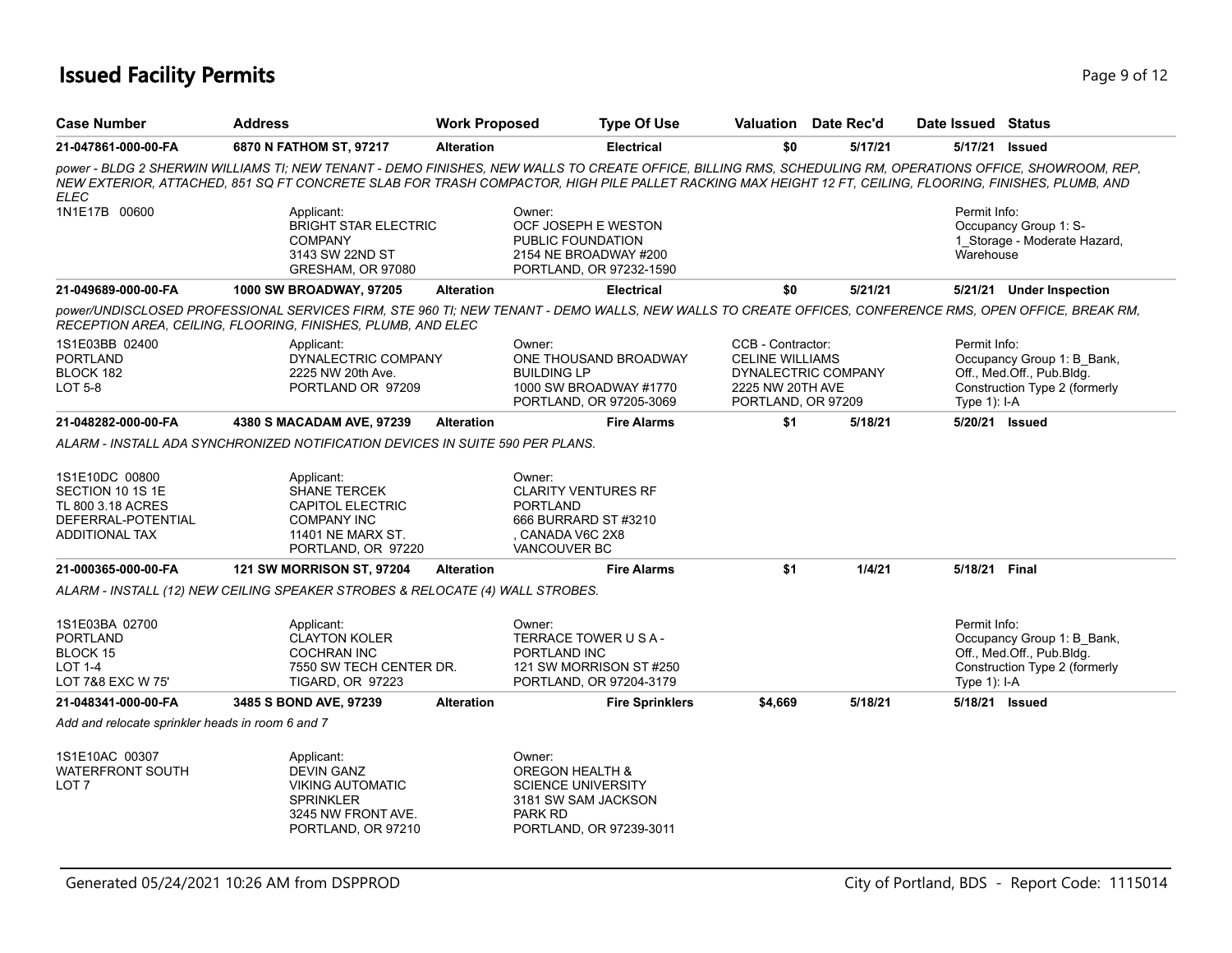## **Issued Facility Permits** Page 10 of 12

| <b>Case Number</b>                                                                              | <b>Address</b>                                                                                                                                       | <b>Work Proposed</b> | <b>Type Of Use</b>                                                                                                |                                                                                             | Valuation Date Rec'd                                   | Date Issued Status             |                                                                                          |
|-------------------------------------------------------------------------------------------------|------------------------------------------------------------------------------------------------------------------------------------------------------|----------------------|-------------------------------------------------------------------------------------------------------------------|---------------------------------------------------------------------------------------------|--------------------------------------------------------|--------------------------------|------------------------------------------------------------------------------------------|
| 21-046761-000-00-FA                                                                             | 222 SW COLUMBIA ST, 97201                                                                                                                            | <b>Alteration</b>    | <b>Mechanical</b>                                                                                                 | \$6,000                                                                                     | 5/12/21                                                | 5/20/21                        | <b>Issued</b>                                                                            |
|                                                                                                 | SINGLE PDF PROCESS/ MIKA SUSHI HVAC TI; INSTALL NEW VENT HOOD AND ELEC                                                                               |                      |                                                                                                                   |                                                                                             |                                                        |                                |                                                                                          |
| 1S1E03BC 03100<br>PORTLAND<br>BLOCK 130&131 TL 3100                                             | Applicant:<br><b>DAN OSBORNE</b><br>PORTLAND MECHANICAL<br><b>CONSTRUCTION INC</b><br>2000 SE HANNA<br><b>HARVESTER DR</b><br>MILWAUKIE, OR 97222    |                      | Owner:<br><b>KC VENTURE LLC</b><br>222 SW COLUMBIA ST #700<br>PORTLAND, OR 97201                                  | CCB - Contractor:<br>JH KELLY LLC<br>PO BOX 2038<br>LONGVIEW, WA 98632<br>LONGVIEW WA 98632 |                                                        | Permit Info:<br>Type $1$ : I-A | Occupancy Group 1: B_Bank,<br>Off., Med.Off., Pub.Bldg.<br>Construction Type 2 (formerly |
| 21-042924-000-00-FA                                                                             | 10000 SE MAIN ST, 97216                                                                                                                              | <b>Alteration</b>    | <b>Mechanical</b>                                                                                                 | \$2.090                                                                                     | 5/3/21                                                 | 5/21/21 Issued                 |                                                                                          |
|                                                                                                 | F21/ADVENTIST GI CLINIC SUITE 112 1ST FLR TI: MINOR RELOCATE DUCTWORK & REBALANCE EXHAUST GRILLES AND ELEC                                           |                      |                                                                                                                   |                                                                                             |                                                        |                                |                                                                                          |
| 1S2E04A 02400<br><b>EVERGLADE</b><br>LOT 6 TL 2400                                              | Applicant:<br><b>ALIA BIRR</b><br>ANDERSON DABROWSKI<br><b>ARCHITECTS</b><br>7650 SW BEVELAND ST STE<br>120<br>PORTLAND, OR 97223                    |                      | Owner:<br>PORTLAND ADVENTIST<br><b>MEDICAL CENTER</b><br>PO BOX 619135<br>ROSEVILLE, CA 95661                     | CCB - Contractor:<br>300<br>CAMAS, WA 98607                                                 | <b>TOTAL MECHANICAL INC</b><br>4857 NW LAKE ROAD SUITE | Permit Info:<br>Type $1$ : I-A | Occupancy Group 1: I-2<br>Construction Type 2 (formerly                                  |
| 21-042973-000-00-FA                                                                             | 10000 SE MAIN ST, 97216                                                                                                                              | <b>Alteration</b>    | <b>Mechanical</b>                                                                                                 | \$2,090                                                                                     | 5/3/21                                                 | 5/21/21 Issued                 |                                                                                          |
|                                                                                                 | F23/ ADVENTIST POB 1 MULTI SPECIALTY SURGERY CLINIC STE 316 3RD FLR TI: REWORK DUCTWORK, REBALANCE EXHAUST GRILL AND ELEC                            |                      |                                                                                                                   |                                                                                             |                                                        |                                |                                                                                          |
| 1S2E04A 02400<br>EVERGLADE<br>LOT 6 TL 2400                                                     | Applicant:<br><b>ALIA BIRR</b><br>ANDERSON DABROWSKI<br><b>ARCHITECTS</b><br>7650 SW BEVELAND ST STE<br>120<br>PORTLAND, OR 97223                    |                      | Owner:<br>PORTLAND ADVENTIST<br><b>MEDICAL CENTER</b><br>PO BOX 619135<br>ROSEVILLE, CA 95661                     | CCB - Contractor:<br>300<br>CAMAS, WA 98607                                                 | TOTAL MECHANICAL INC<br>4857 NW LAKE ROAD SUITE        | Permit Info:<br>Type $1$ : I-A | Occupancy Group 1: I-2<br>Construction Type 2 (formerly                                  |
| 21-045547-000-00-FA                                                                             | 4380 S MACADAM AVE, 97239                                                                                                                            | <b>Alteration</b>    | <b>Mechanical</b>                                                                                                 | \$2,000                                                                                     | 5/10/21                                                | 5/19/21 Issued                 |                                                                                          |
| REGISTERS, DUSTWORK, AND ELEC                                                                   | SINGLE PDF PROCESS/ABBOTT LAW, STE 590 TI; RELOCATE RETURN AIR GRILLES AND SUPPLY DIFFUSERS, INSTALL ADDITIONAL RETURN AIR GRILLE, SUPPLY DIFFUSERS, |                      |                                                                                                                   |                                                                                             |                                                        |                                |                                                                                          |
| 1S1E10DC 00800<br>SECTION 10 1S 1E<br>TL 800 3.18 ACRES<br>DEFERRAL-POTENTIAL<br>ADDITIONAL TAX | Applicant:<br><b>RYAN MCAFEE</b><br><b>HUNTER DAVISSON</b><br>1800 SE PERSHING ST<br>PORTLAND, OR 97202                                              |                      | Owner:<br><b>CLARITY VENTURES RF</b><br><b>PORTLAND</b><br>666 BURRARD ST #3210<br>CANADA V6C 2X8<br>VANCOUVER BC | CCB - Contractor:<br>HUNTER DAVISSON INC<br>1800 SE PERSHING ST                             | PORTLAND, OR 97202-2338                                |                                |                                                                                          |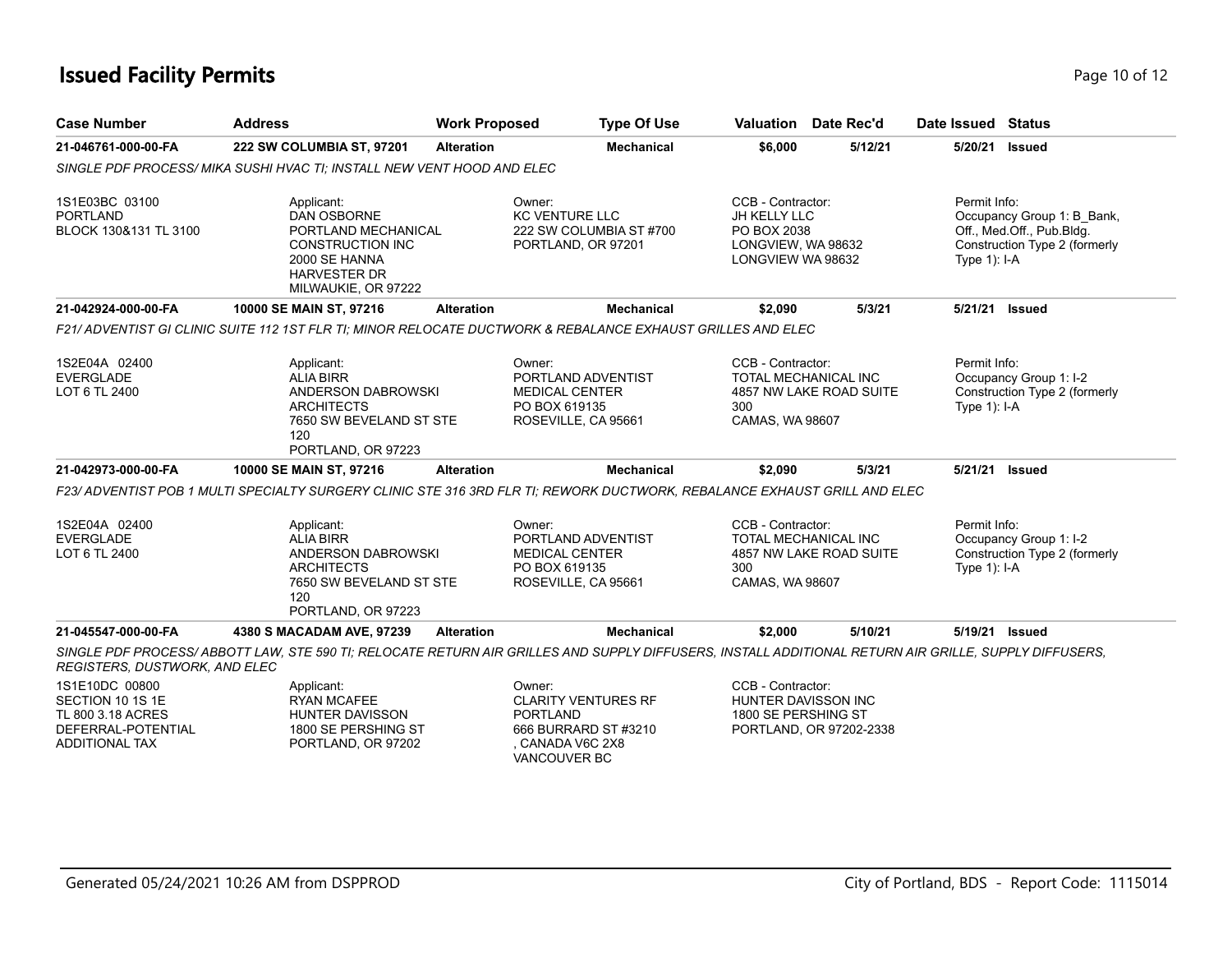## **Issued Facility Permits** Provide the Contract of the Page 11 of 12 Page 11 of 12

| <b>Case Number</b>                                                                            | <b>Address</b>                                                                                                                                                                                                                                                                 | <b>Work Proposed</b> | <b>Type Of Use</b>                                                                                                   |                                                                                                  | Valuation Date Rec'd                                | Date Issued Status               |                                                                                          |
|-----------------------------------------------------------------------------------------------|--------------------------------------------------------------------------------------------------------------------------------------------------------------------------------------------------------------------------------------------------------------------------------|----------------------|----------------------------------------------------------------------------------------------------------------------|--------------------------------------------------------------------------------------------------|-----------------------------------------------------|----------------------------------|------------------------------------------------------------------------------------------|
| 21-048966-000-00-FA                                                                           | 101 SW MAIN ST, 97204                                                                                                                                                                                                                                                          | <b>Alteration</b>    | Plumbing                                                                                                             | \$0                                                                                              | 5/19/21                                             |                                  | 5/19/21 Under Inspection                                                                 |
|                                                                                               | SINGLE PDF PROCESS/ SCHRODINGER EXPANSION, STE 1400 TI; DEMO WALL, NEW WALL AND DOOR AT CORRIDOR, UPDATE DOOR LOCATIONS, CEILING, FLOORING, FINISHES,<br>PLUMB, AND ELEC - 1 water heater, 1 dishwasher, 2 floor drains, 1 ice maker, 1 sink, 1 coffee machine, 1 water cooler |                      |                                                                                                                      |                                                                                                  |                                                     |                                  |                                                                                          |
| 1S1E03BD 00300<br>PORTLAND<br>BLOCK 11<br>LOT 1-4<br>LOT 5-8 EXC PT IN STS                    | Applicant:<br>POWER PLUMBING CO<br>PO BOX 19418<br>PORTLAND, OR 97280<br>Web Page<br>Address:www.powerplumbingc<br>o.com                                                                                                                                                       |                      | Owner:<br>MADISON-OFC ONE MAIN<br>PLACE OR LLC<br>PO BOX 7517 BILLBOX# 17-<br>$367 - 1$<br>HICKSVILLE, NY 11802-7517 | CCB - Contractor:<br>POWER PLUMBING CO<br>PO BOX 19418<br>PORTLAND, OR 97280<br>Web Page<br>.com | Address:www.powerplumbingco                         | Permit Info:<br>Type 1): I-A     | Occupancy Group 1: B_Bank,<br>Off., Med.Off., Pub.Bldg.<br>Construction Type 2 (formerly |
| 21-022611-000-00-FA                                                                           | 10101 SE MAIN ST - Unit LL-1,<br>97216                                                                                                                                                                                                                                         | <b>Alteration</b>    | Plumbing                                                                                                             | \$0                                                                                              | 3/8/21                                              | 5/19/21 Issued                   |                                                                                          |
|                                                                                               | F21/ ADVENTIST POB 2 STE 2011 ARTHRITIS & BONE DENSITY TI 2ND FLR; DEMO WALLS, NEW WALLS TO CREATE CLEAN STORAGE RM, SOILD HOLD, ADD LAYER OF GYPSUM TO<br>EXISTING WALLS IN OFFICES, EXAM RMS, REMODEL EXISTING SPACE, CEILING, FLOORING, FINISHES, PLUMB AND ELEC - 1 sink   |                      |                                                                                                                      |                                                                                                  |                                                     |                                  |                                                                                          |
| 1S2E04A 90006<br>PORTLAND ADVENTIST<br><b>MEDICAL PLAZA</b><br><b>CONDOMINIUM</b><br>LOT LL-1 | Applicant:<br>TOTAL MECHANICAL INC<br>4857 NW LAKE ROAD SUITE<br>300<br>CAMAS, WA 98607                                                                                                                                                                                        |                      | Owner:<br>PORTLAND ADVENTIST<br>MEDICAL CENTER<br>PO BOX 619135<br>ROSEVILLE, CA 95661                               | CCB - Contractor:<br>300<br>CAMAS, WA 98607                                                      | TOTAL MECHANICAL INC<br>4857 NW LAKE ROAD SUITE     | Permit Info:<br>Type $1$ ): II-B | Occupancy Group 1: B<br>Construction Type 2 (formerly                                    |
| 21-049352-000-00-FA                                                                           | 5227 NE 152ND AVE                                                                                                                                                                                                                                                              | <b>Alteration</b>    | <b>Plumbing</b>                                                                                                      | \$0                                                                                              | 5/20/21                                             |                                  | 5/20/21 Issued                                                                           |
|                                                                                               | OREGON SPICE - INSTALL 6 FIXTURES TOTAL, 1 CATCH BASIN/AREA DRAIN, 1 FLOOR SINK, 2 SINKS, 1 WATER HEATER, 1 EMERGENCY SHOWER/EYE WASH STATION                                                                                                                                  |                      |                                                                                                                      |                                                                                                  |                                                     |                                  |                                                                                          |
| 1N2E24 01800                                                                                  | Applicant:<br>POWER PLUMBING CO<br>PO BOX 19418<br>PORTLAND, OR 97280<br>Web Page<br>Address:www.powerplumbingc<br>o.com                                                                                                                                                       |                      | Owner:<br>SECURITY CAPITAL IND<br><b>TRUST</b><br>2235 FARADAY AVE #O<br>FREMONT, CA 94538                           | CCB - Contractor:<br>POWER PLUMBING CO<br>PO BOX 19418<br>PORTLAND, OR 97280<br>Web Page<br>.com | Address:www.powerplumbingco                         |                                  |                                                                                          |
| Total # of FA Alteration permits issued: 47                                                   |                                                                                                                                                                                                                                                                                |                      |                                                                                                                      |                                                                                                  |                                                     |                                  | Total valuation of FA Alteration permits issued: \$1,616,262                             |
| Total # of Facility Permits issued: 47                                                        |                                                                                                                                                                                                                                                                                |                      |                                                                                                                      |                                                                                                  |                                                     |                                  | Total valuation of Facility Permits issued: \$1,616,262                                  |
| 20-124057-DFS-08-MG                                                                           | 7000 NE AIRPORT WAY, 97218                                                                                                                                                                                                                                                     | <b>Addition</b>      | Assembly                                                                                                             | \$81,400                                                                                         | 4/8/21                                              | 5/19/21 Issued                   |                                                                                          |
| T CORE - DFS-08 to STR-01 - Aluminum glazed storefront                                        |                                                                                                                                                                                                                                                                                |                      |                                                                                                                      |                                                                                                  |                                                     |                                  |                                                                                          |
| 1N2E08B 00400<br>SECTION 08 1N 2E<br>TL 400 7.39 ACRES<br>SEE SUB ACCOUNTS                    | Applicant:<br><b>MIKE COYLE</b><br><b>FASTER PERMITS</b><br>2000 SW 1ST AVE, STE 420<br>PORTLAND, OR 97201                                                                                                                                                                     |                      | Owner:<br>PORT OF PORTLAND<br>PO BOX 3529<br>PORTLAND, OR 97208-3529                                                 | CCB - Contractor:<br>5TH FLOOR<br>PARSIPPANY, NJ 07054                                           | <b>HOFFMAN SKANSKA LLC</b><br>389 INTERPACE PARKWAY |                                  |                                                                                          |
| Total # of MG Addition permits issued: 1                                                      |                                                                                                                                                                                                                                                                                |                      |                                                                                                                      |                                                                                                  |                                                     |                                  | Total valuation of MG Addition permits issued: \$81,400                                  |